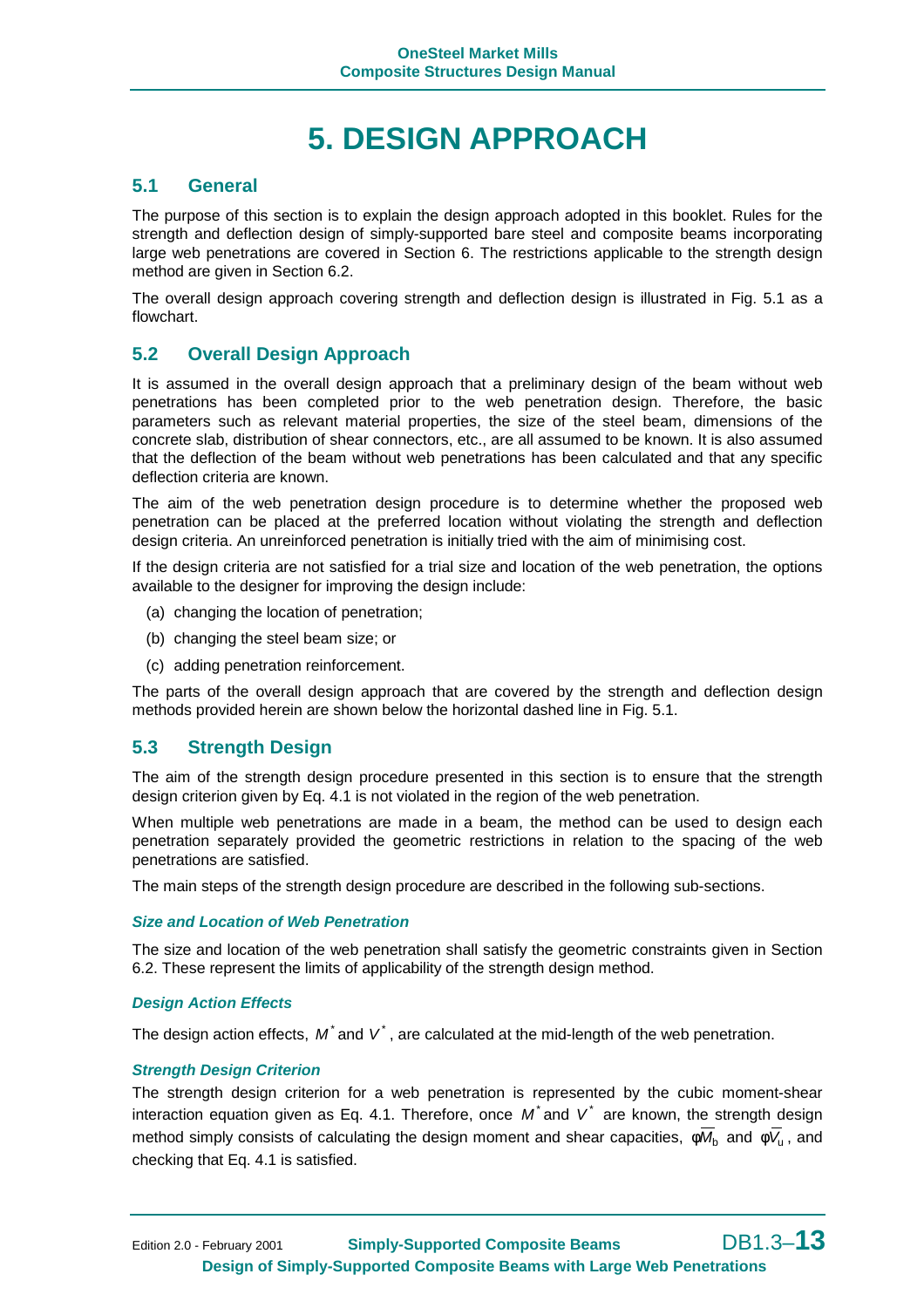#### **OneSteel Market Mills Composite Structures Design Manual**



**Figure 5.1 Flowchart of the Overall Design Approach**

#### *Design Moment Capacity*

The design moment capacity,  $\phi \overline{M}_b$ , is calculated at the *HME* using rectangular stress block theory given in AS 2327.1, while accounting for the height of the web penetration, any web penetration reinforcement present and the degree of shear connection β at the *HME.*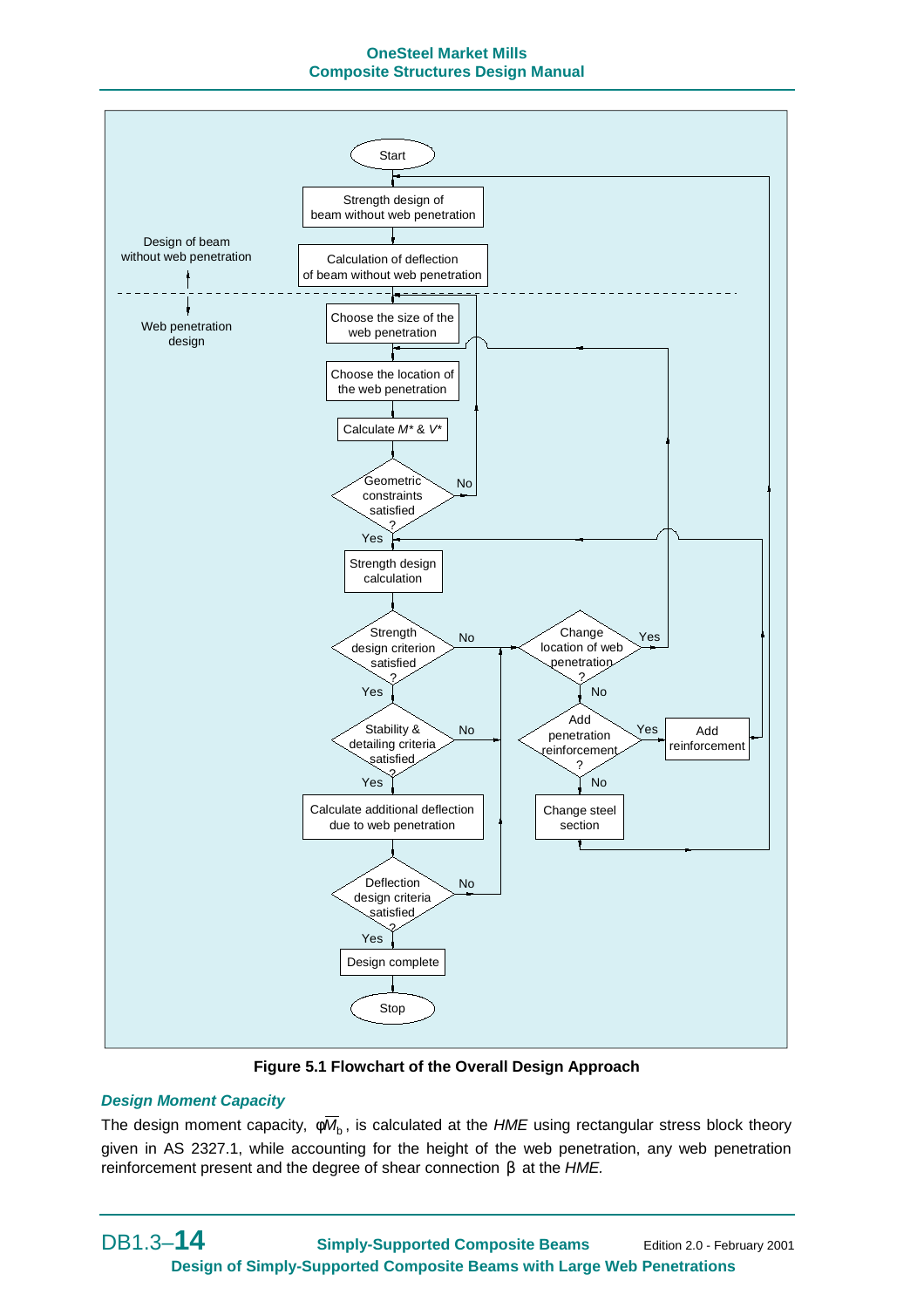In the calculation of  $\phi \overline{M}_b$ , it is necessary to know the compressive force in the concrete flange at the *HME*,  $F_{\text{cH}}$ , which depends on the distribution of shear connectors along the beam, previously determined for the strength design of the beam without any web penetrations.

The shear force,  $V^*$ , at the cross-section is assumed to be zero for this calculation. Hence the value of  $\phi \overline{M}_b$  represents the point "A" on the moment-shear interaction curve shown in Fig. 4.1.

#### *Design Shear Capacity*

The design shear capacity,  $\phi \overline{V}_u$ , is determined as the summation of the nominal shear capacities of the top and bottom T-sections,  $V_t$  and  $V_b$ , respectively, times the capacity factor,  $\phi$ . Although the overall bending moment at the penetration is assumed to be zero for this calculation, Vierendeel action due to vertical shear force acting across the penetration is accounted for which gives rise to secondary bending moments. The value of  $\phi \overline{V}_u$  represents the point "B" on the moment-shear interaction curve shown in Fig. 4.1.

#### **5.4 Deflection Calculation**

The total deflection is calculated as the sum of three components (as shown in Fig. 5.2), viz:

- (a) deflection of beam without a web penetration, calculated in accordance with the requirements of AS 2327.1 (Fig. 5.2(a));
- (b) deflection due to secondary bending within the length of the penetration (Fig. 5.2(b)); and
- (c) deflection due to shear deformation within the length of the web penetration (Fig. 5.2(c)).

The design method has been formulated assuming only one web penetration in the beam. However, deflections from multiple penetrations may be superimposed as linear elastic behaviour is assumed.



**Figure 5.2 Deflection Components of Beam**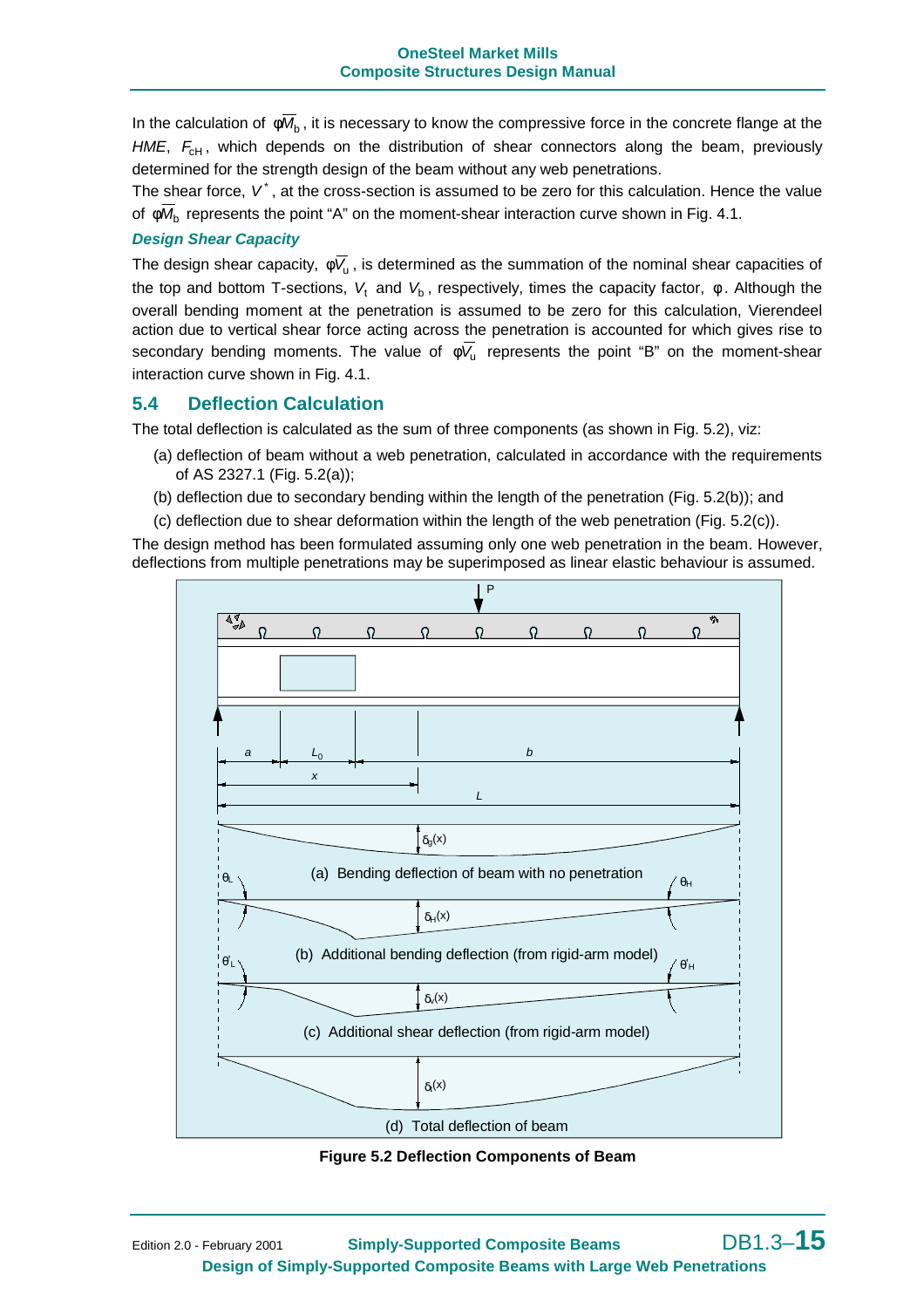# **Design of Simply-Supported Composite Beams with Large Web Penetrations**

*Design Booklet DB1.3*

**OneSteel Market Mills Composite Structures Design Manual**

**February 2001**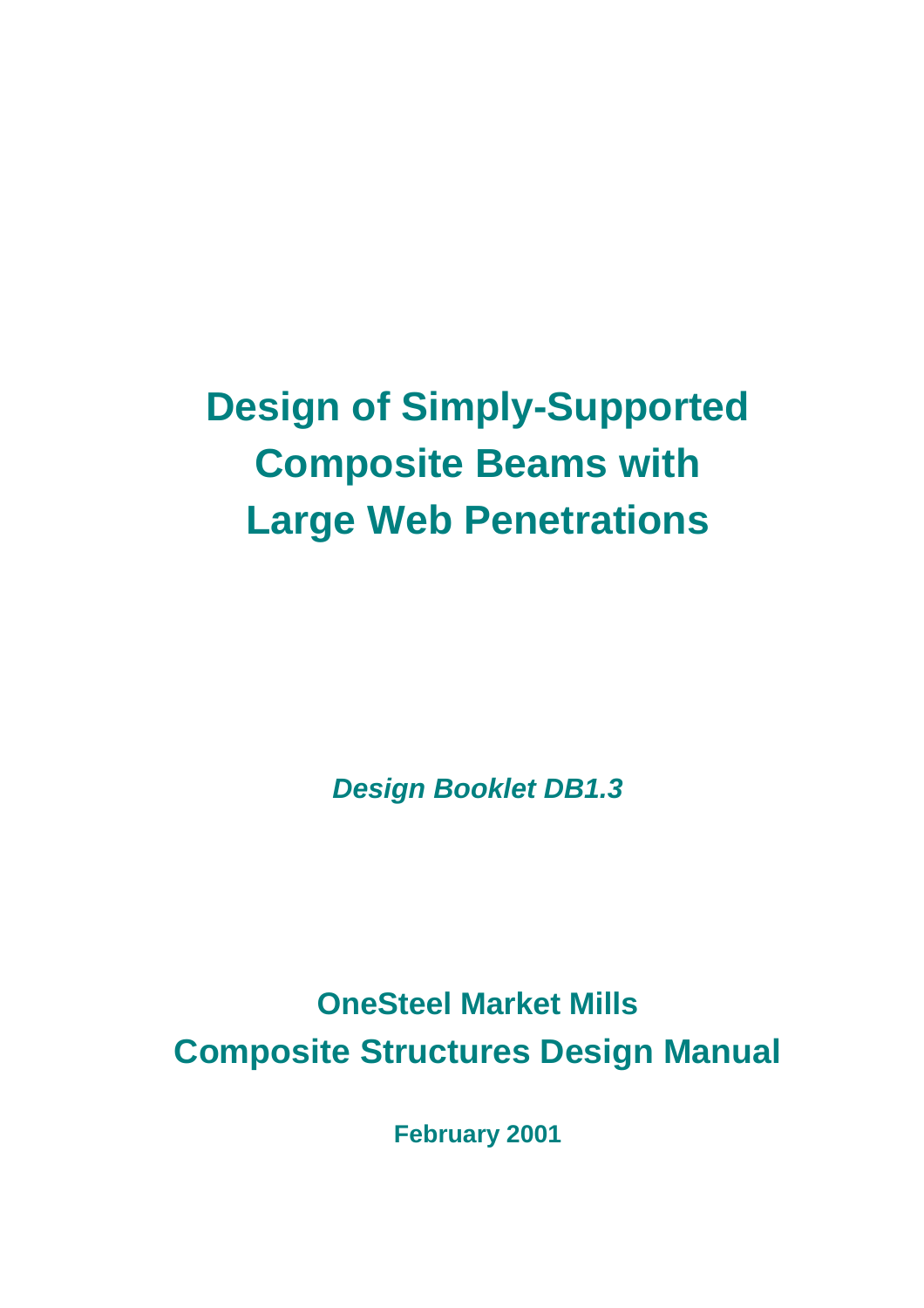#### *Published by*

### **OneSteel Manufacturing Pty Limited**

ABN 42 004 651 325

#### *Produced by the*

**Centre for Construction Technology & Research University of Western Sydney**

*Contributors*

**Dr. Mark Patrick \*** Centre for Construction Technology & Research

# **Dr. Cameron Chick \* Dr. Daya Dayawansa \***

**Dr. Chong Chee Goh \***

## **Mr. Rodney Wilkie \***

\* Formerly BHP Melbourne Research Laboratories

*Reviewed by*

### **Dr. Brian Uy**

The University of New South Wales

Edition 1.0 - April 1999 **Edition 2.0 - February 2001**

### **Disclaimer**

While every effort has been made and all reasonable care taken to ensure the accuracy of the material contained herein, the contributors, editors and publishers of this booklet shall not be held liable or responsible in any way whatsoever, and expressly disclaim any liability or responsibility for any loss or damage, cost or expenses, howsoever incurred by any person whether the user of the booklet or otherwise including without limitation, loss or damage, costs or expenses incurred as a result of or in connection with the reliance, whether whole or partial by any person as a foresaid upon any part of the contents of this booklet. Should expert assistance be required, the services of a competent person should be sought.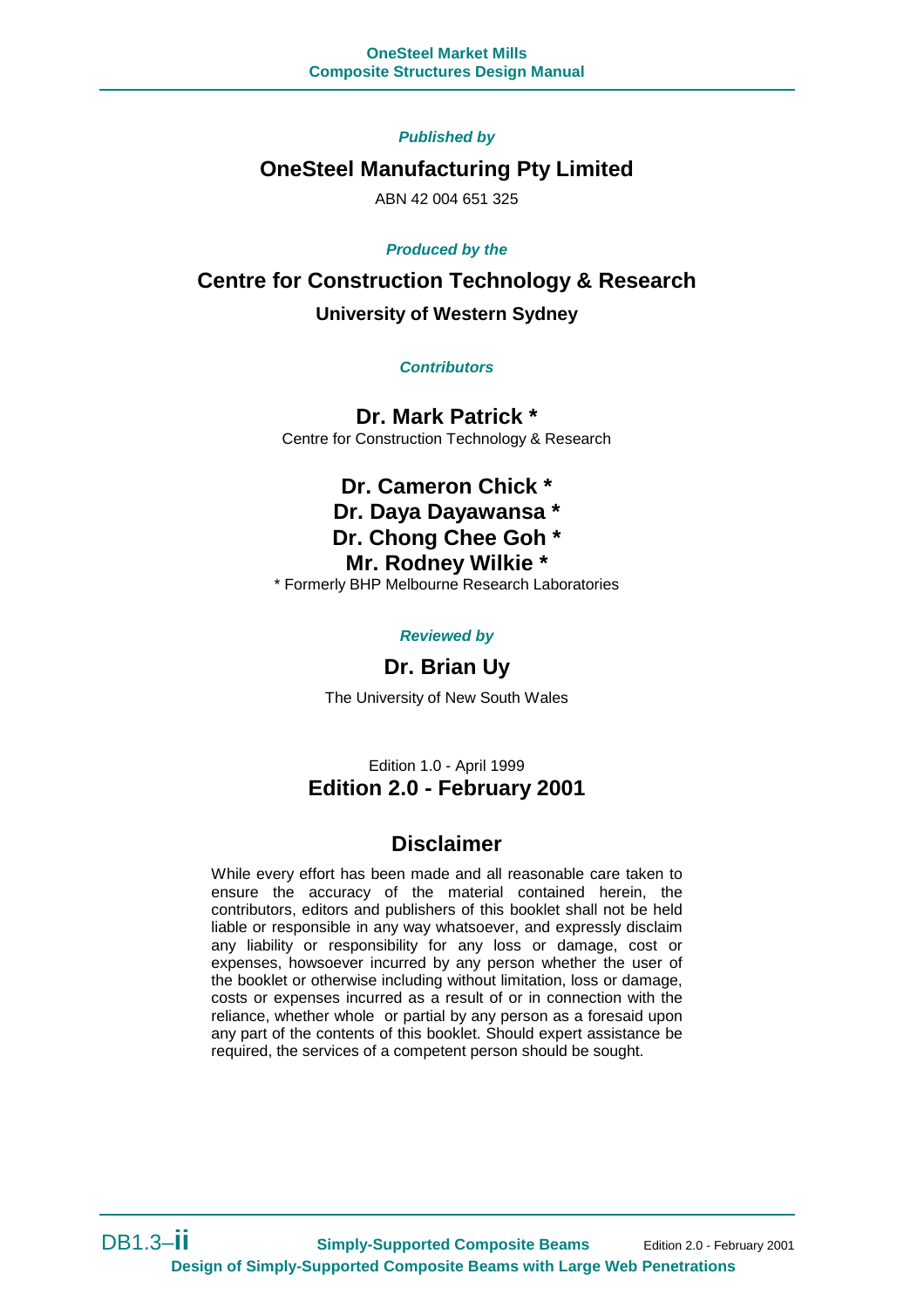# **Foreword**

OneSteel is a leading manufacturer of steel long products in Australia after its spin-off from BHP Pty Ltd on the 1st November 2000. It manufactures a wide range of steel products, including structural, rail, rod, bar, wire, pipe and tube products and markets welded beams.

OneSteel is committed to providing to design engineers, technical information and design tools to assist with the use, design and specification of its products. This design booklet "Design of Simply-Supported Beams with Large Web Penetrations" was the third design booklet of the Composite Structures Design Manual, which is now being completed and maintained by OneSteel.

The initial development work required to produce the design booklets was carried out at BHP Melbourne Research Laboratories before its closure in May 1998. OneSteel Market Mills is funding the University of Western Sydney's Centre for Construction Technology and Research in continuing the research and development work to publish this and future booklets.

**The Composite Structures Design Manual refers specifically to the range of long products that are manufactured by OneSteel and plate products that continue to be manufactured by BHP. It is strongly recommended that OneSteel sections and reinforcement and BHP plate products are specified for construction when any of the design models in the design booklets are used, as the models and design formulae including product tolerances, mechanical properties and chemical composition have been validated by detailed structural testing using only OneSteel and BHP products.**

**To ensure that the Designer's intent is met, it is recommended that a note to this effect be included in the design documentation.**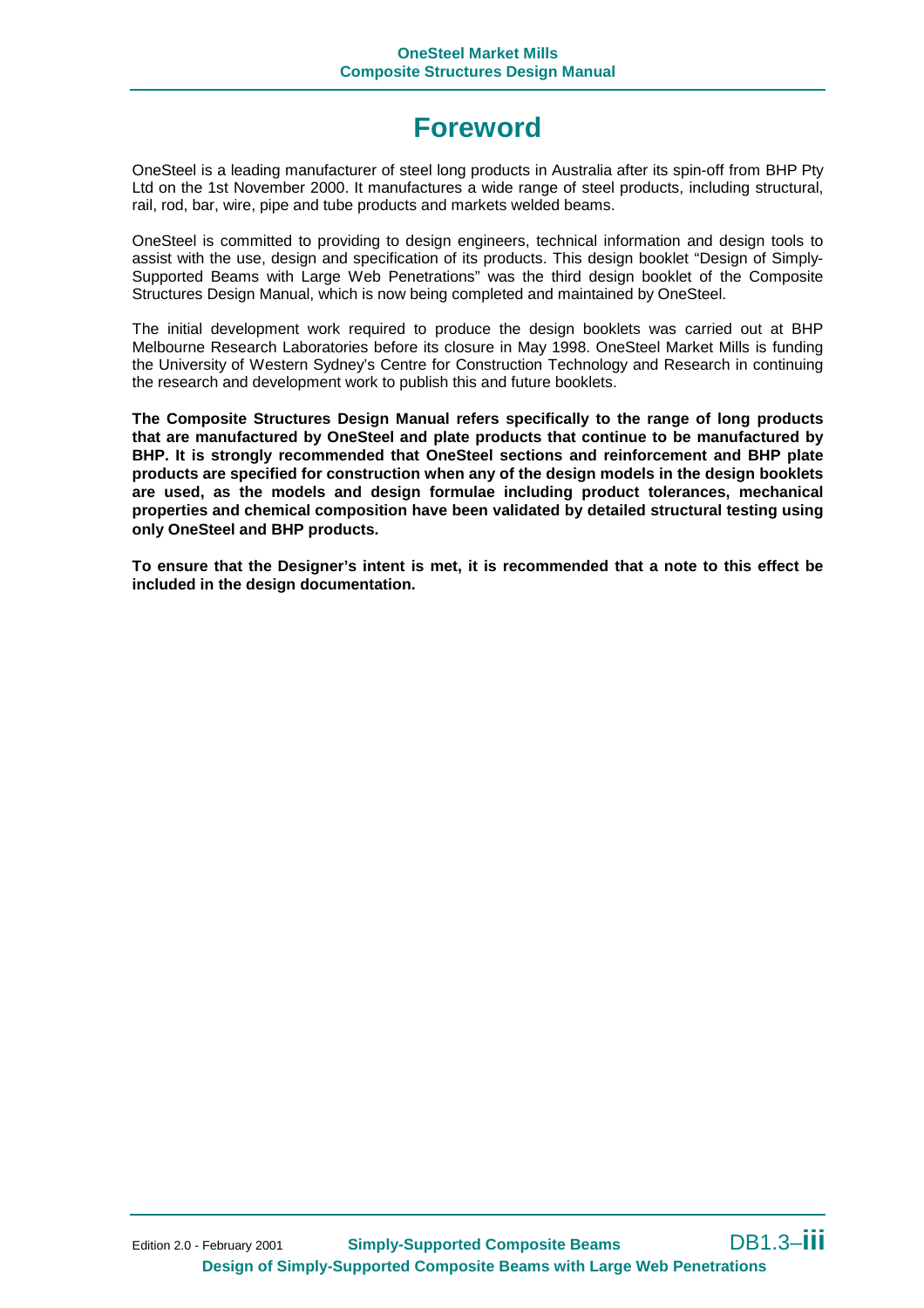# **Contents**

| 1. | <b>SCOPE AND GENERAL</b><br>1.1<br>1.2                                                                                                                                               |  |
|----|--------------------------------------------------------------------------------------------------------------------------------------------------------------------------------------|--|
| 2. |                                                                                                                                                                                      |  |
| 3. | <b>DESIGN CONCEPTS</b><br>3.1<br>3.2                                                                                                                                                 |  |
| 4. | <b>DESIGN MODELS</b><br>41<br>4.2<br>4.3                                                                                                                                             |  |
|    | <b>5. DESIGN APPROACH</b><br>5.1                                                                                                                                                     |  |
|    | 5.2                                                                                                                                                                                  |  |
|    | 5.3                                                                                                                                                                                  |  |
|    | 5.4                                                                                                                                                                                  |  |
| 6. | <b>DESIGN RULES</b><br>6.1<br>6.2<br>6.3<br>Design Moment and Shear Capacities - Composite Beams 18<br>6.4<br>6.5<br>Design Moment and Shear Capacities - Bare Steel Beams 20<br>6.6 |  |
|    | 6.7                                                                                                                                                                                  |  |
|    | 6.8                                                                                                                                                                                  |  |
| 7. | <b>AIDS FOR STRENGTH DESIGN</b><br>7.1<br>7.2<br>7.3                                                                                                                                 |  |
| 8. | <b>WORKED EXAMPLES</b>                                                                                                                                                               |  |
|    | 8.1<br>8.2<br>8.3<br>8.4                                                                                                                                                             |  |
| 9. |                                                                                                                                                                                      |  |

#### **APPENDICES**

| <b>B.</b> |  |
|-----------|--|
|           |  |
|           |  |